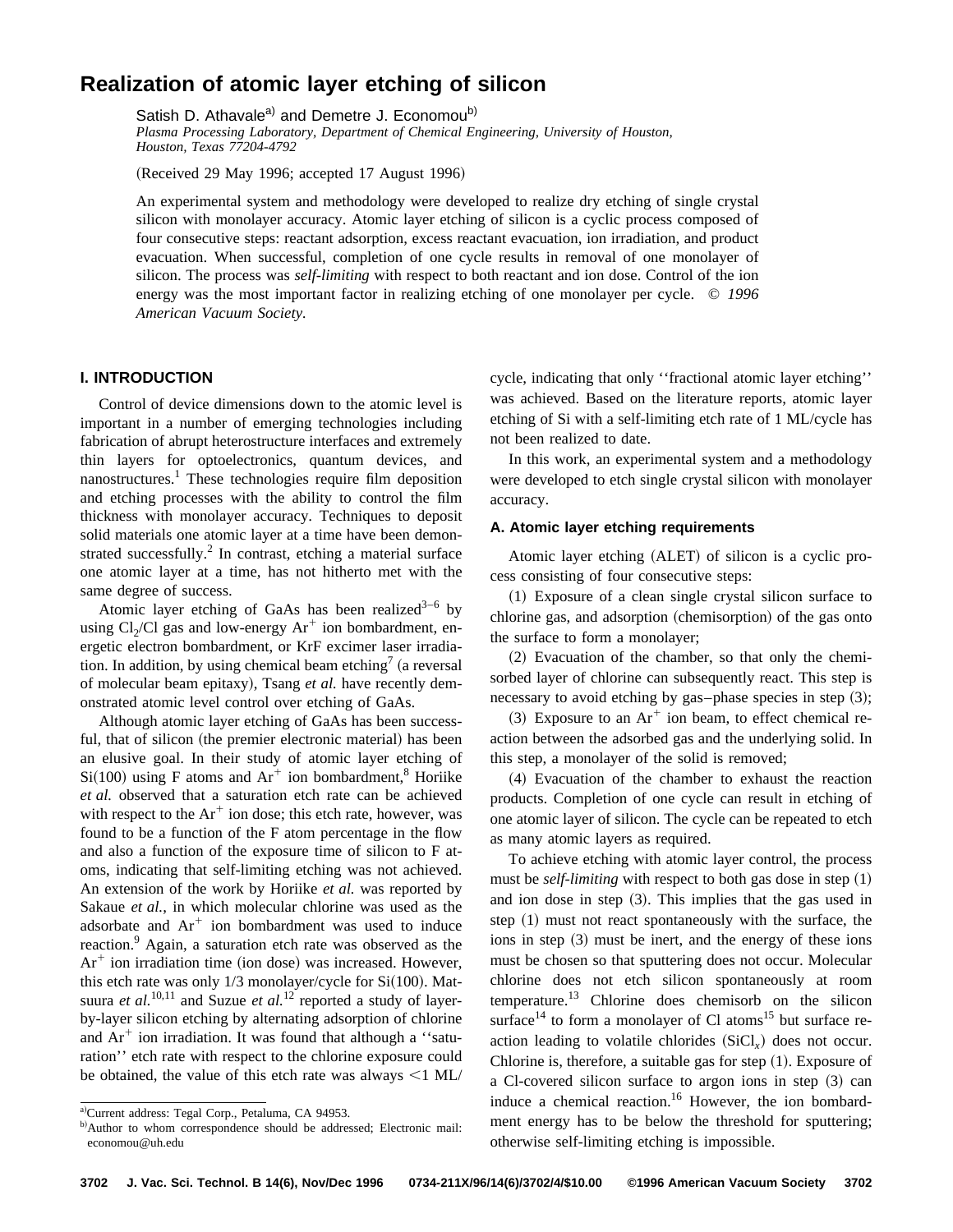

FIG. 1. A schematic of the experimental ALET system including the main vacuum chamber, the quarter-wave helical resonator plasma source, and the computer control system. The sample is shown immersed in the plasma. MFC=mass flow controller, RF=radio frequency.

## **II. EXPERIMENT**

Figure 1 shows a schematic of the ALET apparatus used in this work. A quarter-wave helical resonator was used to generate a high density plasma sustained in a 61.5 mm inside diameter quartz tube that was part of a turbomolecularpumped high vacuum chamber. An electrostatic shield prevented any capacitive coupling to the plasma, resulting in a low plasma potential. This is thought to be important since the ion bombardment energy is determined by the difference between the plasma potential and the substrate potential. The plasma potential was not measured but it is expected to be a few tens of *V*. Separate radio frequency (13.56 MHz) power supplies (ENI, ACG-3) were used to generate the plasma and to bias the substrate holder. This way, the plasma (ion) density could be controlled essentially independently of the ion bombardment energy. A tesla coil was used to generate a high voltage pulse that was momentarily  $(<1 s)$  applied to a copper band electrode outside the quartz tube to aid in plasma ignition. Megabit grade chlorine (Solkatronic, 99.998% minimum purity) and prepurified grade argon (Linde Specialty Gases, 99.998% minimum purity) were metered through mass flow controllers (Unit Instruments, UFC 100). The pressure in the plasma and the vacuum chamber underneath were measured using a pressure transducer (MKS) Instruments, Baratron  $622$ ) and ionization gauge (Granville Phillips, 27006), respectively.

ALET experiments were conducted as follows: a continuous flow of argon (30 sccm) was maintained through the quartz tube for the duration of the experiment, resulting in a gas pressure (in the tube) of 15 mTorr. With the chlorine gas flow and the plasma OFF, a sample was introduced into the quartz tube. A chlorine gas pulse of variable duration and/or strength (partial pressure of chlorine) was then admitted into the tube [step  $(1)$ ]. Excess chlorine from the sample atmosphere was evacuated [step  $(2)$ , typical duration 12 s]. The plasma and the rf power to the substrate were then switched ON *simultaneously* and kept ON for a prescribed duration of time [step  $(3)$ ]. The forward and reflected power to the helical resonator was 140 and 25 W, respectively, as measured by an in line power meter (Bird), and was not changed for the experiments reported here. The dc bias developed on the substrate electrode was varied, however, by varying the power input to the substrate. Reaction products were finally evacuated [step  $(4)$ , typically 2 s long] to complete an ALET cycle. The cycle was repeated a prescribed number of times; typically hundreds of cycles were used per sample. A microprocessor-controlled system was used to perform ON/ OFF switching and timing of the chlorine gas flow, the rf power to the helical resonator and to the substrate, and the high voltage tesla coil. Control experiments were performed to ensure that physical sputtering or spontaneous chemical etching did not occur under the ALET conditions described herein.

Samples  $({\sim}1 \text{ cm}^2 \text{ area})$  were obtained from *p*-type (boron doped) Si(100) wafers with resistivity of  $25.5-42.5$  Q cm. A 1000-Å-thick patterned chromium film was used as a mask. Just before an ALET experiment, the sample was dipped in buffered HF to remove the native oxide of silicon, followed by rinsing in deionized water. The sample was then blow dried using ultrafiltered pressurized nitrogen gas and was loaded immediately into the reactor through a load–lock chamber using a magnetically coupled transfer rod. After an experiment, the chromium mask was wet etched using a 1:1 mixture of HCl:glycerine. The resulting step height was measured using a surface profilometer (Tencor Instruments, Alpha Step 100). The step height divided by the total number of ALET cycles yielded the etch rate per cycle. An atomic force microscope (AFM, Omicron) was used to analyze the surface topography of selected samples. Both masked and etched areas of the sample were scanned to obtain information on the surface roughness before and after etching.

### **III. RESULTS AND DISCUSSION**

Figure 2 shows the silicon etch rate  $(in$  monolayers/cycle,  $ML/cycle$  as a function of the duration of step  $(3)$  with the substrate dc bias as a parameter. With a constant plasma density and, hence, constant ion flux to the substrate, the duration of step  $(3)$  is proportional to the ion dose. The chlorine partial pressure during step  $(1)$  was 2.4 mTorr and the duration of step  $(1)$  was 9 s. It can be observed that, as the duration of step  $(3)$  is increased, the etch rate increases and reaches a saturation value. This indicates that self-limiting etching is achieved with respect to the ion dose; i.e., further irradiation of the substrate with  $Ar^+$  ions does not lead to more etching. The value of this self-limiting etch rate depends strongly on the substrate dc bias and, hence, on the  $Ar^+$  ion bombardment energy. It is important to note that in going from a dc bias of  $+3.0$  to  $-1.0$  V, the energy of the  $Ar<sup>+</sup>$  ions bombarding the substrate increases. The corresponding self-limiting etch rate changes from  $\sim 0.5$  to  $\sim 1.3$ ML/cycle. At the dc bias value of  $+0.2$  V a self-limiting etch rate of 1 ML/cycle is achieved. The behavior is extremely sensitive to the ion energy (applied bias voltage) indicating a near-threshold process.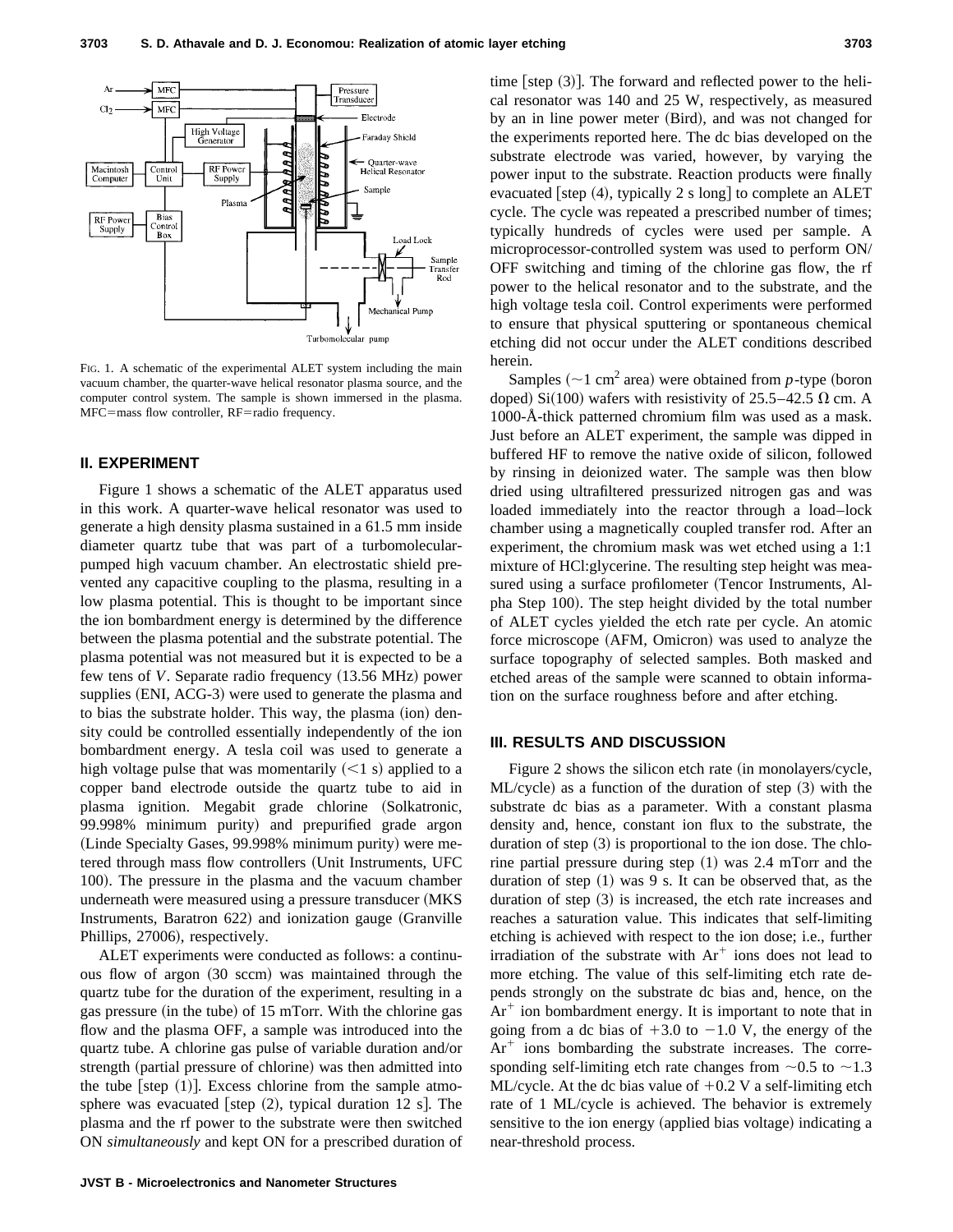

FIG. 2. ALET etch rate as a function of duration of step  $(3)$  at different substrate bias conditions (symbols). The dashed line serves as a guide to the eye. The experimental conditions were as follows: net plasma  $power=115$ W, argon pressure=15 mTorr, duration of step  $(1)=9$  s, chlorine partial  $pressure=2.4 mTorr.$ 

A saturated silicon etch rate of more than 1 ML/cycle is obtained for a dc bias of  $-1.0$  V. At this dc bias, although no physical sputtering was observed, the  $Ar^+$  ions may still generate structural ''damage'' below the topmost silicon atomic layer.<sup>17</sup> Upon gas exposure during step  $(1)$ , chlorine may adsorb on Si atoms beneath the topmost Si layer, and some  $\text{SiCl}_x$  products may be removed there from due to the  $\text{Ar}^+$ ion bombardment in step  $(3)$ . As the duration of step  $(3)$  is increased, a steady-state (constant) thickness of this damaged layer is reached. Therefore, the  $Ar^+$  ions bombarding the substrate remove more than 1 ML per cycle, yet exhibit a self-limiting behavior. This would not be possible if there was any sputtering of the substrate taking place. Molecular dynamics studies are planned to elucidate these phenomena.

It is also interesting to note that at dc bias values of  $+0.6$ to  $+3.0$  V, less than 1 at. layer of silicon is removed per cycle, yet self-limiting behavior is observed. A plausible explanation for this behavior is that preferential removal of Cl atoms occurs from the surface at these dc bias values, in addition to SiCl product removal (which leads to etching). Once all the Cl atoms are removed from the surface, further exposure to  $Ar^+$  ions does not lead to etching, as physical sputtering by  $Ar^+$  ions does not occur under these conditions. The self-limiting etch rate of less than 1 ML/cycle achieved at  $+0.6$  to  $+3.0$  V dc bias seems consistent with the observation of ''fractional atomic layer etching'' by Matsuura *et al.*10,11

The variation of the silicon etch rate as a function of chlorine dose, i.e., the product of the chlorine partial pressure and the duration of step  $(1)$ ,  $P_1 \times t_1$ , is shown in Fig. 3. The duration of step  $(3)$  was fixed at 90 s. It can be observed that the etch rate increases and reaches a self-limiting value as the chlorine dose increases. The value of the self-limiting etch rate achieved is again strongly dependent on the dc bias of the substrate. In going from a dc bias of  $+1.0$  to  $-1.0$  V, the energy of the  $Ar^+$  ions bombarding the substrate increases.



FIG. 3. ALET etch rate as a function of the product of chlorine partial pressure and duration of step  $(1)$  at different substrate bias conditions (symbols). The dashed line serves as a guide to the eye. The experimental conditions were as follows: net plasma power=115 W, argon pressure=15 mTorr, duration of step  $(3)=90$  s.

The corresponding self-limiting etch rate changes from  $\sim$ 0.85 to  $\sim$ 1.3 ML/cycle. Again, at the dc bias value of  $+0.2$  V a self-limiting etch rate of 1 ML/cycle is achieved.

From Figs. 2 and 3 it is evident that the saturation etch rate of 1 ML/cycle, achieved at a substrate dc bias of  $+0.2$ V, is self-limiting with respect to both ion dose in step  $(3)$ , and chlorine dose in step  $(1)$ . This indicates that ALET of silicon has been achieved through careful control of the  $Ar^+$ ion bombardment energy.

The surface topography of the silicon samples before and after etching was studied using an atomic force microscope. Figure 4 shows AFM images of the sample surface showing  $(a)$  a masked area, and  $(b)$  an etched area of the sample after 280 ALET cycles at a 0.9 ML/cycle etch rate. The rms roughness  $(300 \text{ Å} \times 300 \text{ Å} \text{ scan}$  area) of the masked area and the etched area is 4.13 and 4.94 Å, respectively. The rms roughness values were different at different locations on the sample; for example, the values were  $2.36 \text{ Å}$  (masked area) and  $3.03$  Å (etched area) at another location and they were 4.48 Å (masked area) and 3.06 Å (etched area) at still another location, which was 3 mm away from the previous one. Overall, the rms roughness of the etched area is very similar to that of the masked area. Hence, the surface roughness was not affected by ALET, another indication of a layer-by-layer process.

The importance of fine control of the  $Ar^+$  ionbombardment energy in achieving ALET of silicon is clearly evident from this work. Attempts to achieve ALET of silicon, using chlorine and  $Ar^+$  ions, reported in the literature to  $date^{9-12}$  seem to have lacked the ability to precisely control the  $Ar^+$  ion-bombardment energy. Apparently in these previous studies, the  $Ar^+$  ion-bombardment energy was not sufficiently high to remove a complete atomic layer of silicon per cycle. A self-limiting etch rate (with respect to chlorine exposure) of  $\leq$ 1 ML/cycle ("fractional atomic-layer etch-